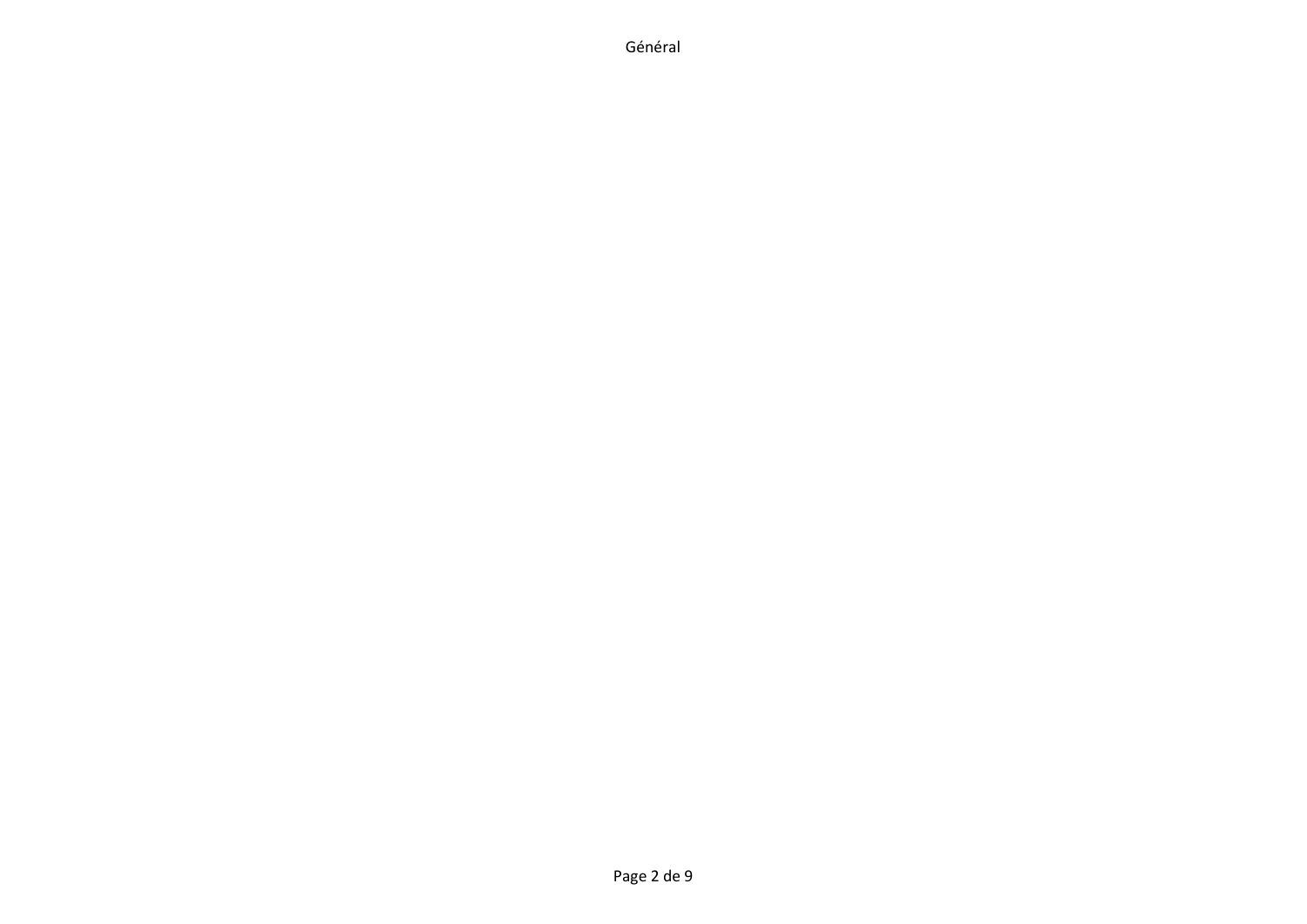# **TRJV 2016**



### **Résultats TRJV - Classement Général - Benjamin**

| <b>NOM</b>          | <b>PRENOM</b>   |             | <b>SEXE CLUB</b>            | $X_{C}$<br>Bea<br>umes | HС<br>Beaumes | X<br>౧<br>Št<br>Supin | Trial<br>$\mathbf{S}$<br>Supi | ×<br>౧<br>Digne | Trial<br>Digne | ЫU<br>$\mathbf{I}$<br>Roaix | <b>XCE</b><br>$\mathbf{I}$<br>Roaix | TOTAL | <b>CLTT</b>             |
|---------------------|-----------------|-------------|-----------------------------|------------------------|---------------|-----------------------|-------------------------------|-----------------|----------------|-----------------------------|-------------------------------------|-------|-------------------------|
| <b>ANDRE GALLIS</b> | <b>ALIX</b>     | M           | <b>AIX VTT</b>              | 150                    | 150           | 150                   | 150                           |                 |                |                             |                                     | 600   |                         |
| <b>REVOL</b>        | <b>YVAN</b>     | M           | AC BEAUMES DE VENISE        | 135                    | 135           | 135                   | 93                            |                 |                |                             |                                     | 498   | $\overline{2}$          |
| <b>CORMIER</b>      | <b>JULES</b>    | M           | <b>AIX VTT</b>              | 120                    | 103           | 120                   | 103                           |                 |                |                             |                                     | 446   | $\overline{\mathbf{3}}$ |
| <b>SERET</b>        | <b>ELIOT</b>    | M           | <b>AC ROAIX VENTOUX</b>     | 108                    | 120           | 108                   | 108                           |                 |                |                             |                                     | 444   | $\boldsymbol{A}$        |
| <b>BEDINI</b>       | <b>ATHYS</b>    | M           | <b>EB MANOSQUE</b>          | 93                     | 93            | 98                    | 120                           |                 |                |                             |                                     | 404   | $\overline{5}$          |
| <b>DELTOUR</b>      | <b>ALEXIS</b>   | M           | <b>AIX VTT</b>              | 98                     | 88            | 103                   | 88                            |                 |                |                             |                                     | 377   | 6                       |
| <b>BOICHIS</b>      | <b>PAUL</b>     | M           | <b>AIX VTT</b>              | 103                    | 55            | 93                    | 98                            |                 |                |                             |                                     | 349   | $\overline{7}$          |
| <b>ARNAUD</b>       | <b>NANS</b>     | M           | VTT Rando 04                | 83                     | 66            | 58                    | 135                           |                 |                |                             |                                     | 342   | 8                       |
| <b>LIENS</b>        | <b>LOUIS</b>    | M           | <b>VELO ROC CAVAILLON</b>   | 78                     | 108           | 83                    | 62                            |                 |                |                             |                                     | 331   | $\boldsymbol{9}$        |
| <b>BAYLE</b>        | <b>PAOLO</b>    | M           | <b>PJPC</b>                 | 88                     | 83            | 78                    | 78                            |                 |                |                             |                                     | 327   | 10                      |
| <b>FABREGUE</b>     | <b>LILOU</b>    | F           | <b>PJPC</b>                 | 31                     | 98            | 74                    | 74                            |                 |                |                             |                                     | 277   | 11                      |
| <b>CRISTOL</b>      | <b>MATHIEU</b>  | M           | Team des COSTES             | 62                     | 74            | 70                    | 70                            |                 |                |                             |                                     | 276   | 12                      |
| <b>JOLY</b>         | <b>JOSEPH</b>   | M           | <b>AC ROAIX VENTOUX</b>     | 58                     | 62            | 62                    | 52                            |                 |                |                             |                                     | 234   | 13                      |
| <b>FABREGUE</b>     | <b>NATHAN</b>   | M           | <b>PJPC</b>                 | 70                     | 26            | 66                    | 55                            |                 |                |                             |                                     | 217   | 14                      |
| <b>BOUCHUT</b>      | <b>THOMAS</b>   | M           | Critérium Vaucluse PERNES   | 55                     | 70            | 28                    | 58                            |                 |                |                             |                                     | 211   | 15                      |
| <b>MAZZELLA</b>     | <b>CLEMENT</b>  | M           | <b>NATUR' BIKE</b>          | 66                     | 43            | 40                    | 38                            |                 |                |                             |                                     | 187   | 16                      |
| <b>GARAIX</b>       | <b>EDGAR</b>    | M           | <b>AC ROAIX VENTOUX</b>     | 40                     | 46            | 43                    | 49                            |                 |                |                             |                                     | 178   | 17                      |
| <b>MAZEROUX</b>     | <b>LOIC</b>     | M           | AC BEAUMES DE VENISE        | 52                     | 32            | 46                    | 34                            |                 |                |                             |                                     | 164   | 18                      |
| <b>DESCHENAUX</b>   | <b>ELOISE</b>   | $\mathbf F$ | <b>AC BEAUMES DE VENISE</b> | 46                     | 52            | 34                    | 30                            |                 |                |                             |                                     | 162   | 19                      |
| <b>THELY</b>        | <b>LORIS</b>    | M           | <b>PJPC</b>                 | 36                     | 34            | 49                    | 40                            |                 |                |                             |                                     | 159   | 20                      |
| <b>BERTINI</b>      | <b>LISANDRU</b> | M           | <b>ALPANA</b>               | 74                     | 78            | $\mathbf{0}$          | $\boldsymbol{0}$              |                 |                |                             |                                     | 152   | 21                      |
| <b>DUBART</b>       | <b>BAZILE</b>   | M           | <b>TRIAL'S SPIRIT</b>       | $\Omega$               | $\Omega$      | 52                    | 83                            |                 |                |                             |                                     | 135   | 22                      |
| <b>BAZOT</b>        | <b>FLORENT</b>  | M           | AC BEAUMES DE VENISE        | 34                     | 24            | 38                    | 28                            |                 |                |                             |                                     | 124   | 23                      |
| <b>COUSIN</b>       | <b>NATHAN</b>   | M           | <b>PJPC</b>                 | 20                     | 40            | 32                    | 32                            |                 |                |                             |                                     | 124   | 23                      |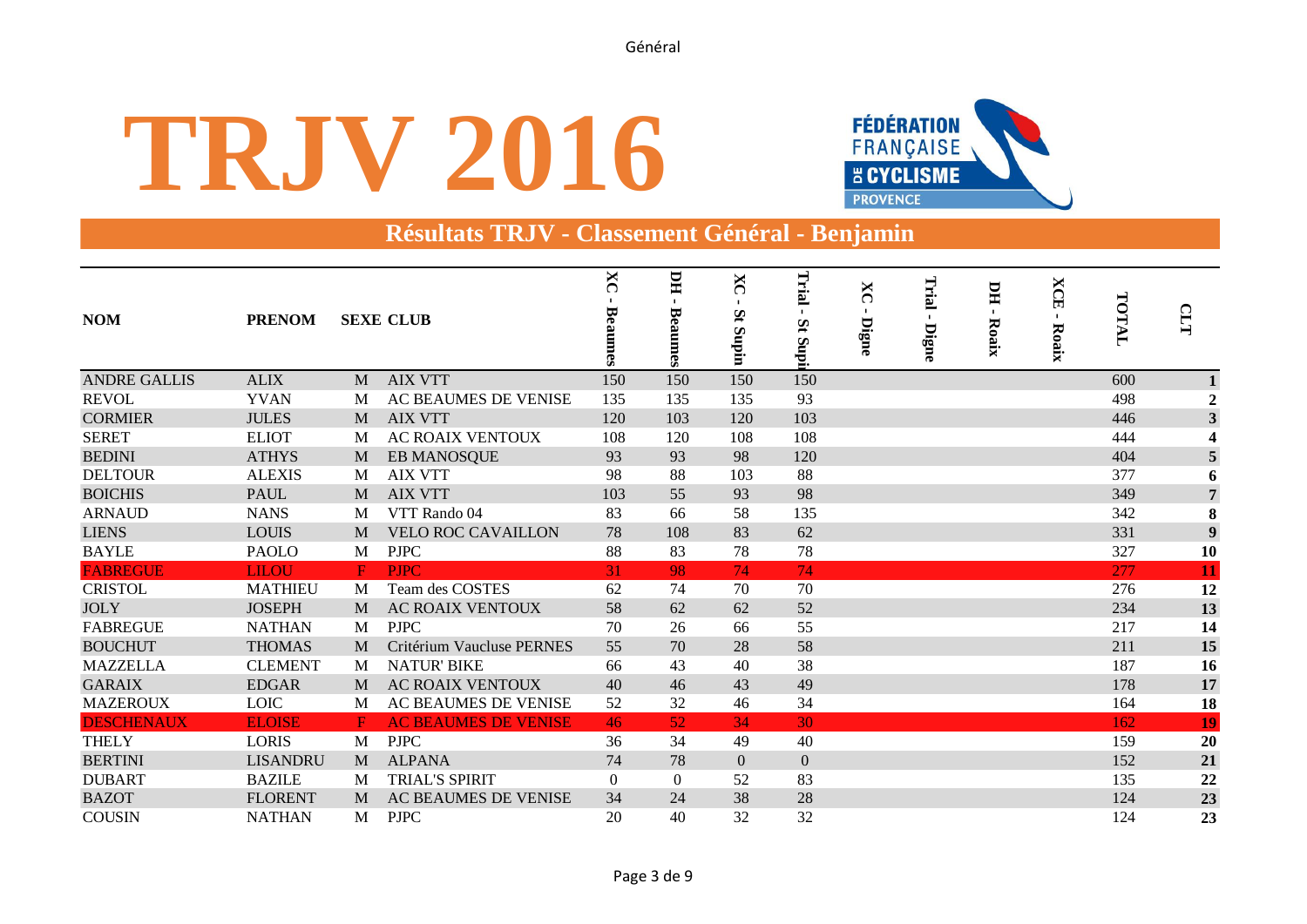| <b>GIRARD</b>     | <b>AUGUSTE</b>  | M  | <b>AC ROAIX VENTOUX</b>     | 26             | 38             | 30             | 26             | 120              | 25 |
|-------------------|-----------------|----|-----------------------------|----------------|----------------|----------------|----------------|------------------|----|
| DE TAXIS DU POET  | <b>ANTONIN</b>  | M  | AC BEAUMES DE VENISE        | 24             | 28             | 22             | 36             | 110              | 26 |
| <b>ASENCI</b>     | <b>DORIAN</b>   | M  | <b>NATUR' BIKE</b>          | 32             | 19             | 26             | 24             | 101              | 27 |
| <b>BOURGEOIS</b>  | <b>ULYSSE</b>   | M  | AC BEAUMES DE VENISE        | 43             | 58             | $\Omega$       | $\Omega$       | 101              | 27 |
| <b>BOIVINET</b>   | <b>CYNTHIA</b>  | н. | <b>Team des COSTES</b>      | 22             | 20             | 36             | 22             | 100              | 29 |
| <b>ARMAND</b>     | AXEL            | M  | <b>PJPC</b>                 | $\Omega$       | $\overline{0}$ | 55             | 43             | 98               | 30 |
| <b>LECOURT</b>    | <b>THEO</b>     | M  | <b>CIOTAT AVENTURE</b>      | $\overline{0}$ | $\overline{0}$ | 88             | 10             | 98               | 30 |
| LUZI              | <b>MAXIME</b>   | M  | <b>ALPANA</b>               | 49             | 49             | $\Omega$       | $\Omega$       | 98               | 30 |
| <b>DESCOMBES</b>  | <b>ANTONY</b>   | M  | <b>PJPC</b>                 | $\overline{0}$ | $\Omega$       | 18             | 66             | 84               | 33 |
| <b>BODIGUEL</b>   | <b>GAEL</b>     | M  | <b>TRIAL'S SPIRIT</b>       | $\Omega$       | $\Omega$       | 24             | 46             | 70               | 34 |
| <b>BERGESE</b>    | <b>CAMILLE</b>  | F. | <b>AC BEAUMES DE VENISE</b> | 38             | 30             | $\Omega$       | $\theta$       | 68               | 35 |
| <b>BONNAFOUX</b>  | <b>REMI</b>     | M  | NL                          | 28             | 36             | $\overline{0}$ | $\mathbf{0}$   | 64               | 36 |
| <b>BOIVINET</b>   | <b>PIERRICK</b> | M  | Team des COSTES             | 30             | 22             | $\Omega$       | $\overline{0}$ | 52               | 37 |
| <b>ASENCI</b>     | <b>FLORENT</b>  | M  | <b>ST PONS VTT</b>          | $\theta$       | $\Omega$       | 20             | 19             | 39               | 38 |
| <b>PELLISSIER</b> | <b>TERENCE</b>  | M  | <b>ST PONS VTT</b>          | $\Omega$       | $\Omega$       | 19             | 20             | 39               | 38 |
| <b>PAGET</b>      | <b>CHARLOTT</b> | F  | <b>AIX VTT</b>              | 19.            | 18             | $\Omega$       | $\theta$       | 37               | 40 |
| <b>GIRARD</b>     | UGO             | M  | <b>PASSION VTT VENELLES</b> | $\Omega$       | $\Omega$       | $\Omega$       | $\theta$       | $\overline{0}$   | 41 |
| <b>LE NORMAND</b> | <b>MAELYS</b>   | F  | <b>AC BEAUMES DE VENISE</b> | $\theta$       | $\Omega$       | $\Omega$       | $\theta$       | $\theta$         | 41 |
| <b>OUI</b>        | <b>AUGUSTE</b>  | M  | AC BEAUMES DE VENISE        | $\overline{0}$ | $\Omega$       | $\Omega$       | $\theta$       | $\boldsymbol{0}$ | 41 |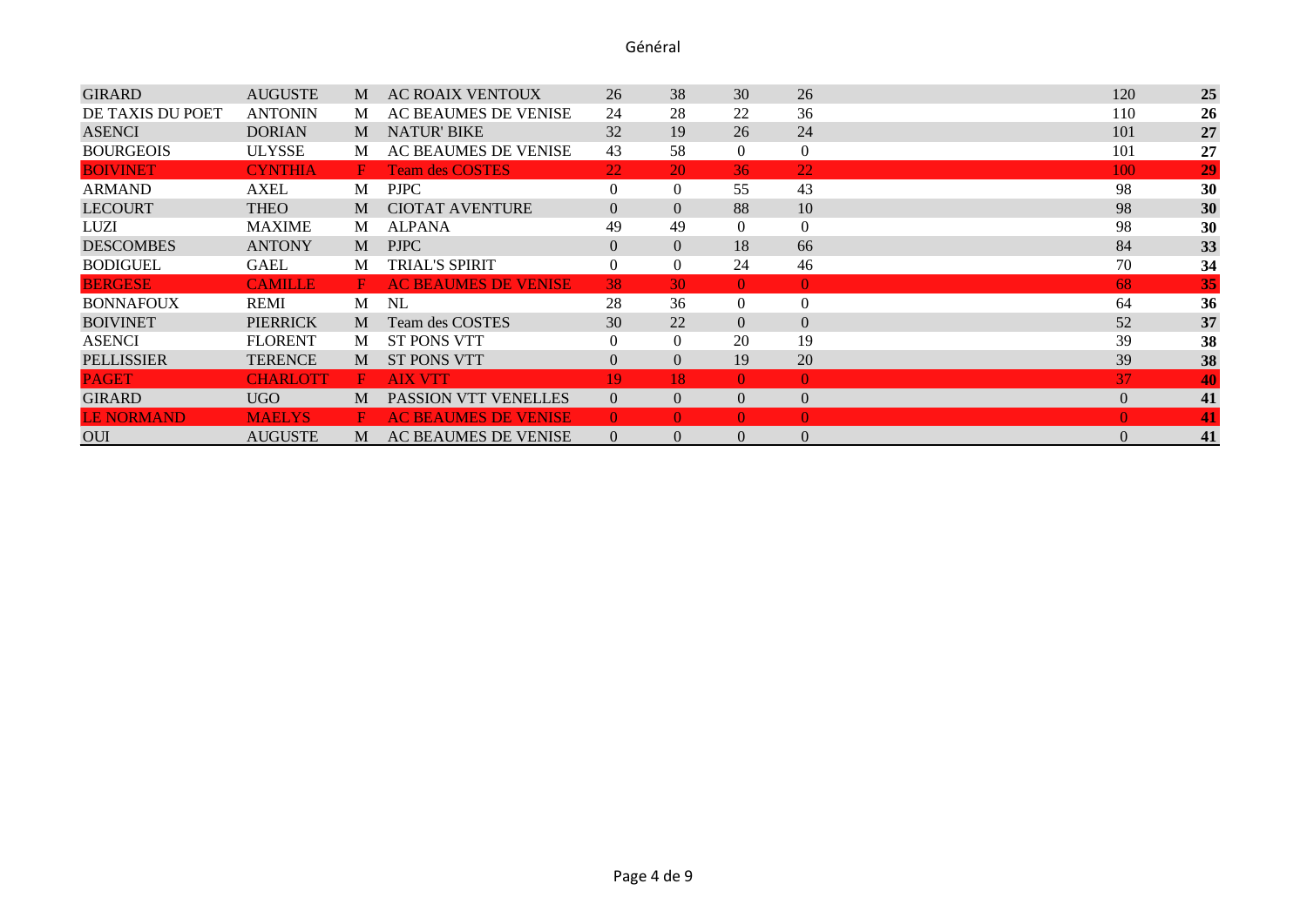# **TRJV 2016**



### **Résultats TRJV - Classement Général - Minime**

| <b>NOM</b>       | <b>PRENOM</b>  |              | <b>SEXE CLUB</b>          | $\overline{\text{X}}$<br>Bea<br>mmes | HI<br>$\blacksquare$<br>Beaumes | X<br>౧<br>Št<br>Supin | Trial<br>$\mathbf{S}$<br>IdnS | X<br>౧<br>Digne | Trial<br>$\blacksquare$<br>Digne | <b>DH</b><br>$\mathbf{I}$<br>Roaix | <b>XCE</b><br>$\blacksquare$<br>Roaix | TOTAL | CLT                     |
|------------------|----------------|--------------|---------------------------|--------------------------------------|---------------------------------|-----------------------|-------------------------------|-----------------|----------------------------------|------------------------------------|---------------------------------------|-------|-------------------------|
| <b>GUAY</b>      | <b>MATHIS</b>  | M            | <b>AIX VTT</b>            | 93                                   | 150                             | 150                   | 135                           |                 |                                  |                                    |                                       | 528   |                         |
| <b>BOICHIS</b>   | <b>ADRIEN</b>  | M            | <b>AIX VTT</b>            | 120                                  | 120                             | 135                   | 150                           |                 |                                  |                                    |                                       | 525   | $\overline{2}$          |
| <b>IZQUIERDO</b> | <b>CLEMEN</b>  | M            | MJC PLAN DE CUQUES        | 150                                  | 108                             | 103                   | 70                            |                 |                                  |                                    |                                       | 431   | $\overline{\mathbf{3}}$ |
| <b>GRIECO</b>    | <b>LUCAS</b>   | M            | <b>VELO ROC CAVAILLON</b> | 135                                  | 135                             | 67                    | 75                            |                 |                                  |                                    |                                       | 412   | $\boldsymbol{A}$        |
| YORDIKIAN        | <b>FLORIAN</b> | M            | <b>AIX VTT</b>            | 108                                  | 88                              | 120                   | 83                            |                 |                                  |                                    |                                       | 399   | $\overline{5}$          |
| <b>MEYER</b>     | <b>ELIAN</b>   | M            | <b>PJPC</b>               | 38                                   | 103                             | 108                   | 120                           |                 |                                  |                                    |                                       | 369   | 6                       |
| <b>POURRIERE</b> | <b>AXEL</b>    | M            | PASSION VTT VENELLES      | 88                                   | 70                              | 88                    | 93                            |                 |                                  |                                    |                                       | 339   | $\overline{7}$          |
| <b>GROS</b>      | <b>RAPHAEL</b> | M            | AC BEAUMES DE VENISE      | 103                                  | 83                              | 93                    | 55                            |                 |                                  |                                    |                                       | 334   | 8                       |
| <b>DUMONT</b>    | <b>JUSTIN</b>  | M            | VTT Rando 04              | 70                                   | 66                              | 98                    | 88                            |                 |                                  |                                    |                                       | 322   | $\boldsymbol{9}$        |
| <b>BRUNELLO</b>  | <b>VINCENT</b> | M            | <b>AIX VTT</b>            | 78                                   | 55                              | 74                    | 98                            |                 |                                  |                                    |                                       | 305   | 10                      |
| <b>BEDINI</b>    | <b>ALBIN</b>   | M            | <b>EB MANOSQUE</b>        | 62                                   | 30                              | 83                    | 108                           |                 |                                  |                                    |                                       | 283   | 11                      |
| <b>DAUMAS</b>    | <b>ROMAIN</b>  | M            | PASSION VTT VENELLES      | 98                                   | 62                              | 78                    | 30                            |                 |                                  |                                    |                                       | 268   | 12                      |
| <b>BURRI</b>     | <b>UGO</b>     | M            | VTT Rando 04              | 66                                   | 78                              | 70                    | 46                            |                 |                                  |                                    |                                       | 260   | 13                      |
| <b>CLEMENT</b>   | <b>KEVIN</b>   | M            | <b>PJPC</b>               | 52                                   | 49                              | 58                    | 74                            |                 |                                  |                                    |                                       | 233   | 14                      |
| <b>MARTURIER</b> | <b>LENA</b>    | $\mathbf F$  | <b>AC ROAIX VENTOUX</b>   | 34                                   | 93                              | 43                    | 62                            |                 |                                  |                                    |                                       | 232   | 15                      |
| <b>BRUNET</b>    | <b>EMILIEN</b> | M            | PASSION VTT VENELLES      | 55                                   | 46                              | 55                    | 66                            |                 |                                  |                                    |                                       | 222   | 16                      |
| <b>LAMBERTI</b>  | <b>CORALIE</b> | $\mathbf{F}$ | <b>AIX VTT</b>            | 58                                   | 58                              | 52                    | 52                            |                 |                                  |                                    |                                       | 220   | 17 <sup>1</sup>         |
| <b>LAFARGE</b>   | <b>MATHIS</b>  | M            | <b>PJPC</b>               | 32                                   | 32                              | 40                    | 103                           |                 |                                  |                                    |                                       | 207   | 18                      |
| <b>ARNAUD</b>    | <b>JULIEN</b>  | M            | <b>PJPC</b>               | 40                                   | 36                              | 49                    | 43                            |                 |                                  |                                    |                                       | 168   | 19                      |
| <b>GUARNACIA</b> | <b>FABIO</b>   | M            | <b>NATUR' BIKE</b>        | 49                                   | 26                              | 62                    | 22                            |                 |                                  |                                    |                                       | 159   | 20                      |
| <b>PAGET</b>     | <b>MATTEO</b>  | M            | <b>AIX VTT</b>            | 74                                   | 74                              | $\overline{0}$        | $\boldsymbol{0}$              |                 |                                  |                                    |                                       | 148   | 21                      |
| <b>PIPPIA</b>    | <b>ALYCIA</b>  | F            | <b>NATUR' BIKE</b>        | 24                                   | 40                              | 36                    | 40                            |                 |                                  |                                    |                                       | 140   | 22                      |
| <b>GATTUSO</b>   | <b>TEO</b>     | M            | <b>AIX VTT</b>            | 83                                   | 52                              | $\overline{0}$        | $\mathbf{0}$                  |                 |                                  |                                    |                                       | 135   | 23                      |
| <b>FABREGUE</b>  | <b>THEO</b>    | M            | <b>PJPC</b>               | 36                                   | 98                              | $\Omega$              | $\Omega$                      |                 |                                  |                                    |                                       | 134   | 24                      |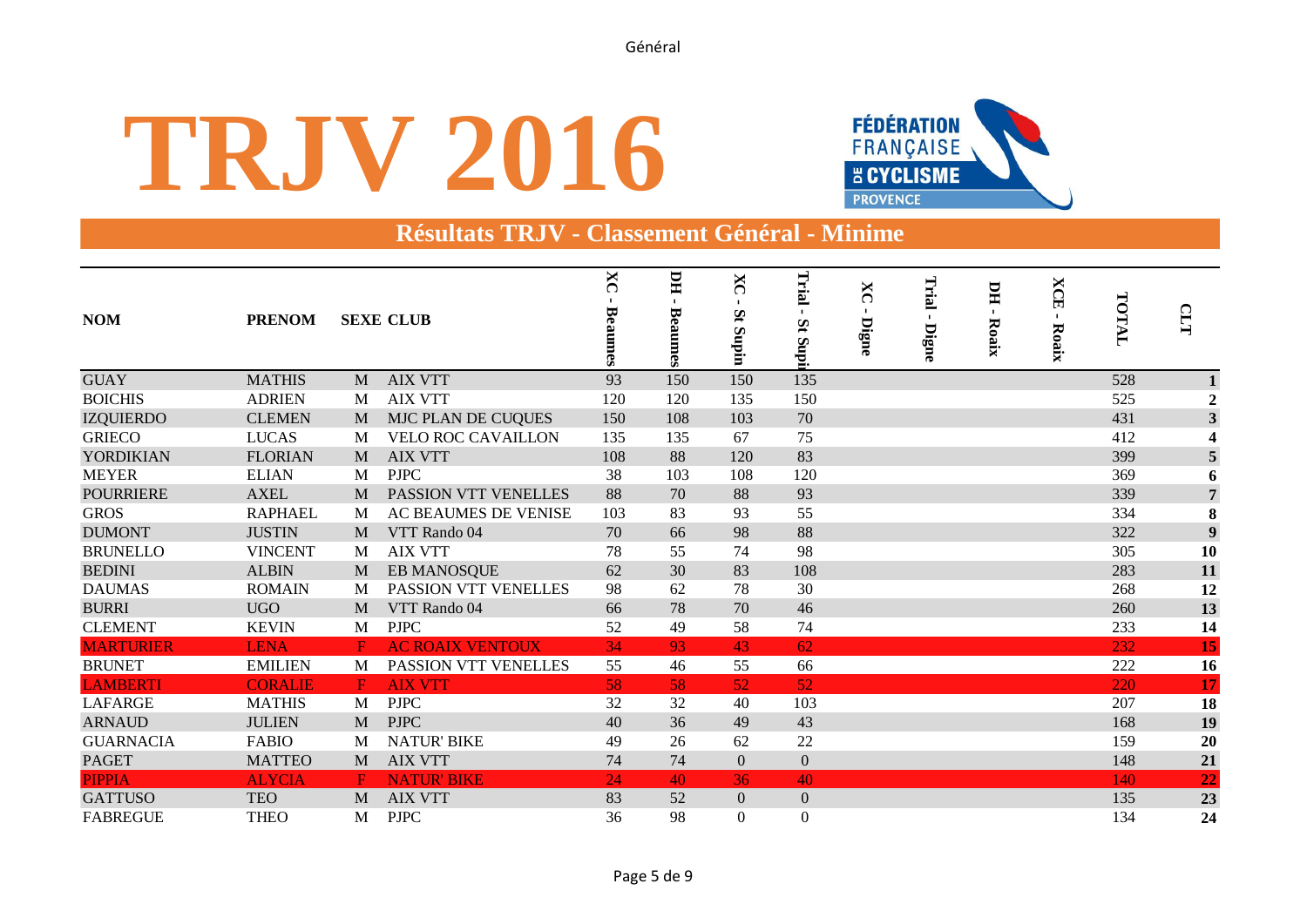| <b>LOPEZ</b>            | <b>FANNY</b>      | F. | <b>AC ROAIX VENTOUX</b>      | 30             | 38             | 28             | 38             | 134            | 24              |
|-------------------------|-------------------|----|------------------------------|----------------|----------------|----------------|----------------|----------------|-----------------|
| <b>ETHEVE</b>           | <b>FANY</b>       | н  | <b>MARSEILLE VTT Passion</b> | 26             | 43             | 24             | 32             | 125            | 26              |
| <b>BERMOND</b>          | <b>TIDIANE</b>    | M  | <b>PJPC</b>                  | $\Omega$       | $\Omega$       | 66             | 58             | 124            | 27              |
| <b>LE ROLLAND</b>       | <b>JEAN FELIX</b> | M  | Team des COSTES              | 20             | 16             | 34             | 34             | 104            | 28              |
| PIERRISNARD             | <b>CYRIL</b>      | M  | <b>NATUR' BIKE</b>           | $\Omega$       | $\Omega$       | 26             | 78             | 104            | 28              |
| <b>BAUDRY</b>           | <b>ARTHUR</b>     | M  | <b>NATUR' BIKE</b>           | 28             | 17             | 30             | 26             | 101            | 30              |
| <b>KLOTZ</b>            | <b>EMILE</b>      | M  | VTT Rando 04                 | 18             | 24             | 32             | 24             | 98             | 31              |
| <b>SOUCHE</b>           | <b>ELOISE</b>     | F  | <b>AIX VTT</b>               | 22             | 22             | 22             | 28             | 94             | $\overline{32}$ |
| <b>BERTRAND</b>         | UGO               | M  | <b>ALPANA</b>                | 43             | 34             | $\overline{0}$ | $\overline{0}$ | 77             | 33              |
| <b>MATHIEU</b>          | <b>THEO</b>       | M  | VTT Rando 04                 | $\Omega$       | $\Omega$       | 18             | 49             | 67             | 34              |
| <b>RIBEIRO DA SILVA</b> | <b>ENZO</b>       | M  | Team des COSTES              | 14             | 14             | 17             | 20             | 65             | 35              |
| <b>ARZANO</b>           | ANGELO            | M  | <b>NATUR' BIKE</b>           | 46             | 18             | $\Omega$       | $\mathbf{0}$   | 64             | 36              |
| <b>DINGUILIAN</b>       | <b>THOMAS</b>     | M  | VTT Rando 04                 | $\Omega$       | $\Omega$       | 20             | 36             | 56             | 37              |
| <b>LETARTRE</b>         | <b>HUGO</b>       | M  | Critérium Vaucluse PERNES    | 19             | 19             | $\Omega$       | $\mathbf{0}$   | 38             | 38              |
| <b>BERTRAND</b>         | <b>ARTHUR</b>     | M  | <b>UCP GAP</b>               | 17             | 20             | $\overline{0}$ | $\overline{0}$ | 37             | 39              |
| <b>VIAL JAIME</b>       | <b>THEO</b>       | M  | <b>PJPC</b>                  |                | 28             | $\Omega$       | $\mathbf{0}$   | 35             | 40              |
| <b>VIGNEAUX</b>         | <b>NATHAN</b>     | M  | <b>PJPC</b>                  | $\Omega$       | $\Omega$       | 16             | 19             | 35             | 40              |
| <b>COTTONE</b>          | <b>VINCENT</b>    | M  | V. T. T. DU GARLABAN         | $\Omega$       | $\Omega$       | $\Omega$       | $\mathbf{0}$   | $\overline{0}$ | 42              |
| <b>DELMOTTE</b>         | <b>RAYAN</b>      | M  | V. T. T. DU GARLABAN         | $\overline{0}$ | $\Omega$       | $\overline{0}$ | $\overline{0}$ | $\overline{0}$ | 42              |
| <b>GORIOT</b>           | <b>LEO</b>        | M  | <b>AIX VTT</b>               | $\Omega$       | $\Omega$       | $\Omega$       | $\theta$       | $\mathbf{0}$   | 42              |
| <b>MANEL</b>            | <b>MATHIS</b>     | M  | Critérium Vaucluse PERNES    | $\Omega$       | $\overline{0}$ | $\Omega$       | $\overline{0}$ | $\overline{0}$ | 42              |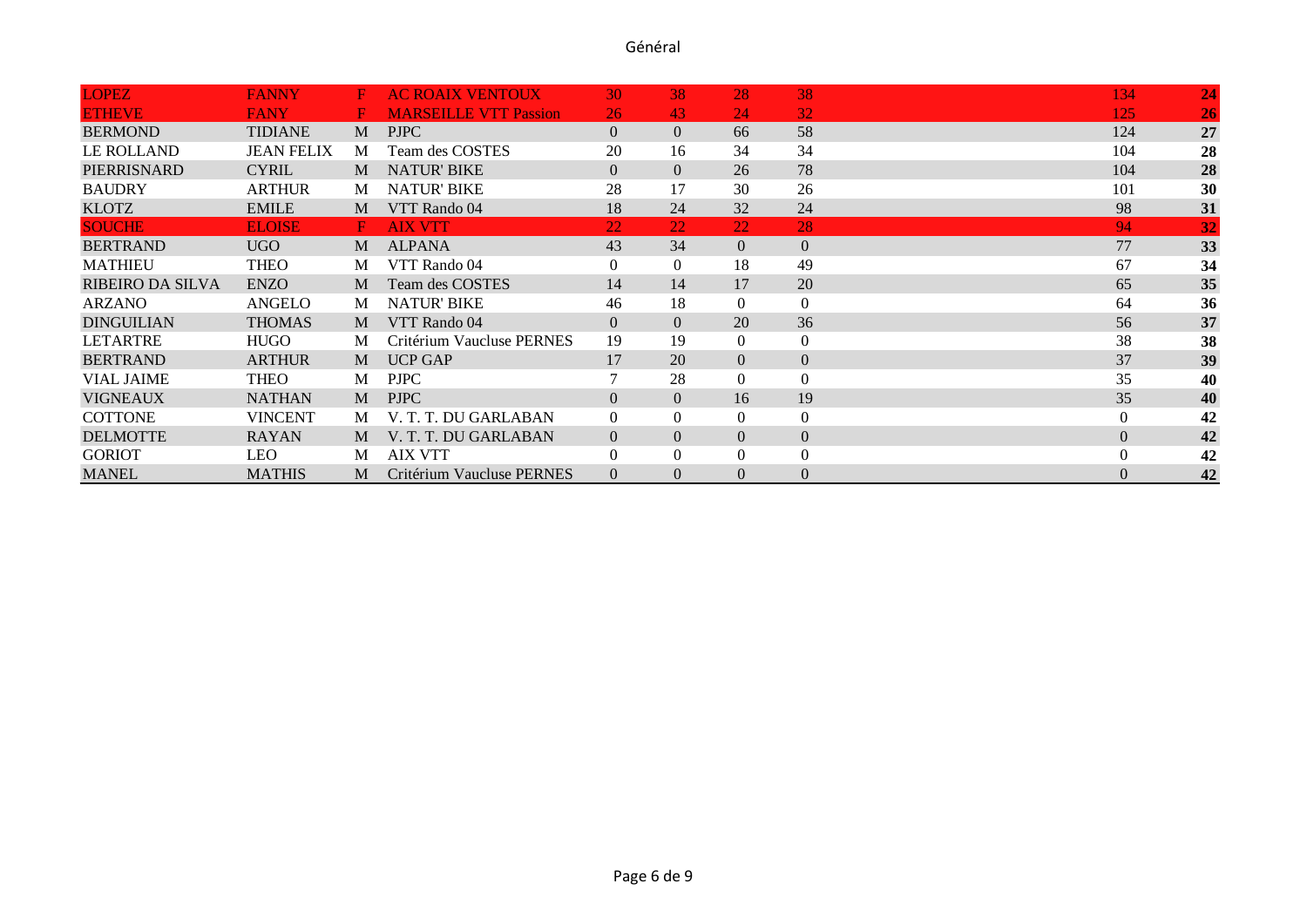# **TRJV 2016**



### **Résultats TRJV - Classement Général - Cadet**

| <b>NOM</b>         | <b>PRENOM</b>    |              | <b>SEXE CLUB</b>             | $X_{C}$<br>Bea<br>mes | ПU<br>Beaumes | X<br>౧<br>Št<br><b>Supin</b> | Trial<br>$\mathbf{S}$<br><b>Rupii</b> | X<br>∩<br>Digne | Trial<br>Digne | ЫI<br>$\mathbf{I}$<br>Roaix | <b>XCE</b><br>$\blacksquare$<br>Roaix | TOTAL | CLT                     |
|--------------------|------------------|--------------|------------------------------|-----------------------|---------------|------------------------------|---------------------------------------|-----------------|----------------|-----------------------------|---------------------------------------|-------|-------------------------|
| <b>CRISTOL</b>     | <b>OLIVIER</b>   | M            | Team des COSTES              | 120                   | 135           | 150                          | 150                                   |                 |                |                             |                                       | 555   |                         |
| <b>DESBIENS</b>    | <b>KILLIAN</b>   | M            | VC MOYENNE DURANCE           | 150                   | 98            | 135                          | 120                                   |                 |                |                             |                                       | 503   | $\overline{2}$          |
| <b>GREFFEUILLE</b> | <b>JULIEN</b>    | M            | EB MANOSQUE                  | 88                    | 120           | 120                          | 135                                   |                 |                |                             |                                       | 463   | $\overline{\mathbf{3}}$ |
| <b>DERRIEU</b>     | <b>THEO</b>      | M            | <b>EB MANOSQUE</b>           | 93                    | 108           | 108                          | 108                                   |                 |                |                             |                                       | 417   | $\boldsymbol{4}$        |
| <b>GIRARD</b>      | <b>PIERRE</b>    | M            | PASSION VTT VENELLES         | 70                    | 88            | 98                           | 88                                    |                 |                |                             |                                       | 344   | $\overline{\mathbf{5}}$ |
| <b>CHASSILLAN</b>  | <b>BAPTISTE</b>  | M            | AC BEAUMES DE VENISE         | 78                    | 93            | 93                           | 78                                    |                 |                |                             |                                       | 342   | 6                       |
| <b>DISDIER</b>     | <b>VINCENT</b>   | M            | <b>PJPC</b>                  | 103                   | 66            | 88                           | 74                                    |                 |                |                             |                                       | 331   | $\overline{7}$          |
| <b>ELOI</b>        | <b>BASTIEN</b>   | M            | AC BEAUMES DE VENISE         | 66                    | 52            | 83                           | 103                                   |                 |                |                             |                                       | 304   | 8                       |
| <b>ARMAND</b>      | <b>CLEMENT</b>   | M            | <b>PJPC</b>                  | 55                    | 74            | 74                           | 98                                    |                 |                |                             |                                       | 301   | 9                       |
| <b>NICHO</b>       | <b>LOIC</b>      | M            | VTT Rando 04                 | 62                    | 103           | 58                           | 70                                    |                 |                |                             |                                       | 293   | 10                      |
| <b>SERET</b>       | <b>NOA</b>       | M            | <b>AC ROAIX VENTOUX</b>      | 108                   | 150           | $\Omega$                     | $\mathbf{0}$                          |                 |                |                             |                                       | 258   | 11                      |
| <b>ALBANESE</b>    | <b>MATHEO</b>    | M            | VTT Rando 04                 | 36                    | 58            | 70                           | 93                                    |                 |                |                             |                                       | 257   | 12                      |
| <b>ALLEGRETTI</b>  | <b>LOIC</b>      | M            | <b>NATUR' BIKE</b>           | 19                    | 38            | 49                           | 83                                    |                 |                |                             |                                       | 189   | 13                      |
| <b>BREIL</b>       | <b>JULIEN</b>    | M            | <b>AIX VTT</b>               | 135                   | 49            | $\theta$                     | $\boldsymbol{0}$                      |                 |                |                             |                                       | 184   | 14                      |
| <b>VIAN</b>        | <b>LUCAS</b>     | M            | AC BEAUMES DE VENISE         | 98                    | 83            | $\Omega$                     | $\Omega$                              |                 |                |                             |                                       | 181   | 15                      |
| <b>SILVE</b>       | <b>MANON</b>     | $\mathbf{F}$ | <b>NATUR' BIKE</b>           | 32                    | 22            | 62                           | 58                                    |                 |                |                             |                                       | 174   | 16                      |
| <b>PHILIPPE</b>    | <b>MARINE</b>    | F.           | <b>AC BEAUMES DE VENISE</b>  | 43                    | 20            | 66                           | 40                                    |                 |                |                             |                                       | 169   | 17                      |
| <b>ETHEVE</b>      | <b>VINCENT</b>   | M            | <b>MARSEILLE VTT Passion</b> | 24                    | 55            | 17                           | 66                                    |                 |                |                             |                                       | 162   | 18                      |
| <b>BORRELLY</b>    | <b>LEA</b>       | $\mathbf{F}$ | <b>PJPC</b>                  | 30                    | 30            | 52                           | 49                                    |                 |                |                             |                                       | 161   | 19                      |
| <b>GROS</b>        | <b>LEA</b>       | F            | <b>AC BEAUMES DE VENISE</b>  | 26                    | 40            | 46                           | 43                                    |                 |                |                             |                                       | 155   | 20                      |
| <b>MARTEL</b>      | <b>CHRISTIAN</b> | M            | <b>NATUR' BIKE</b>           | 34                    | 26            | 36                           | 52                                    |                 |                |                             |                                       | 148   | 21                      |
| <b>MACHADO</b>     | <b>MATTHIEU</b>  | M            | <b>VELO ROC CAVAILLON</b>    | 74                    | 70            | $\theta$                     | $\boldsymbol{0}$                      |                 |                |                             |                                       | 144   | 22                      |
| <b>BERNARD</b>     | <b>JEREMY</b>    | M            | <b>VELO ROC CAVAILLON</b>    | 83                    | 43            | $\Omega$                     | $\boldsymbol{0}$                      |                 |                |                             |                                       | 126   | 23                      |
| <b>LE ROLLAND</b>  | <b>LOUIS</b>     | M            | Team des COSTES              | 16                    | 15            | 38                           | 55                                    |                 |                |                             |                                       | 124   | 24                      |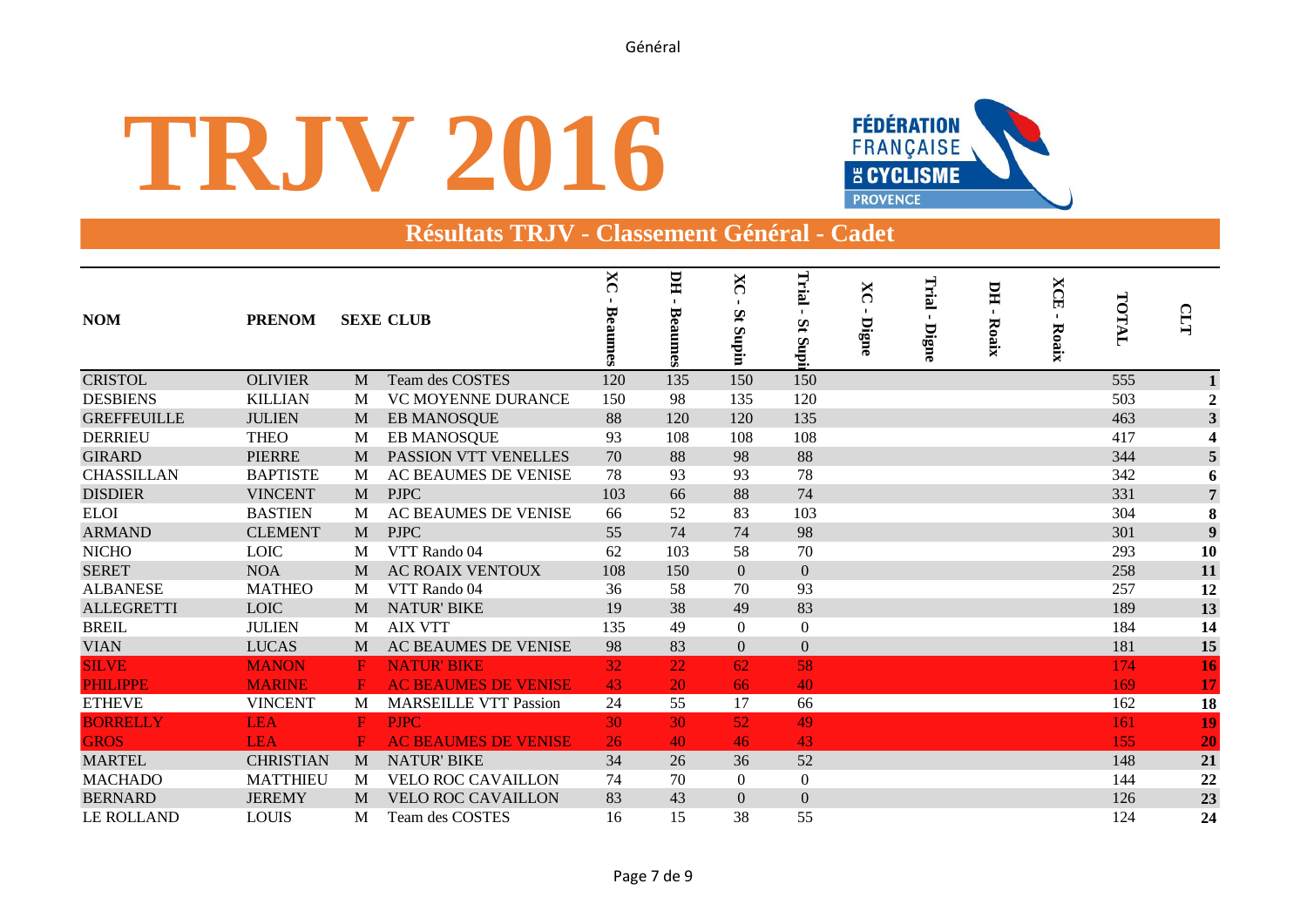| <b>PAQUET</b>     | <b>NICOLAS</b> | M              | <b>NATUR' BIKE</b>           | $\overline{0}$  | $\overline{0}$ | 78              | 46               | 124            | 24 |
|-------------------|----------------|----------------|------------------------------|-----------------|----------------|-----------------|------------------|----------------|----|
| <b>MAKOUCHE</b>   | <b>YANN</b>    | M              | <b>PJPC</b>                  | 40              | 78             | 0               | $\theta$         | 118            | 26 |
| <b>QUANONNE</b>   | <b>THEO</b>    | M              | <b>MARSEILLE VTT Passion</b> | 20              | 17             | 40              | 38               | 115            | 27 |
| <b>DUNAND</b>     | <b>MATHIAS</b> | M              | <b>NATUR' BIKE</b>           | $\Omega$        | $\Omega$       | 43              | 62               | 105            | 28 |
| <b>MOULIN</b>     | <b>MAHE</b>    | M              | <b>UCP GAP</b>               | 58              | 46             | $\overline{0}$  | $\mathbf{0}$     | 104            | 29 |
| <b>DELPECH</b>    | <b>CLEMENT</b> | M              | <b>VELO ROC CAVAILLON</b>    | 38              | 62             | $\Omega$        | $\theta$         | 100            | 30 |
| <b>LEVESY</b>     | <b>LUBIN</b>   | M              | <b>NATUR' BIKE</b>           | $\Omega$        | $\overline{0}$ | 55              | 36               | 91             | 31 |
| <b>IMBERT</b>     | <b>DORIAN</b>  | M              | <b>VELO ROC CAVAILLON</b>    | 49              | 32             | $\Omega$        | $\theta$         | 81             | 32 |
| <b>HOUYVET</b>    | <b>LEA</b>     | $\mathbf{F}$ . | <b>VELO ROC CAVAILLON</b>    | 52 <sub>2</sub> | 28             | $\Omega$        | $\Omega$         | 80             | 33 |
| <b>MALFATTO</b>   | <b>QUENTIN</b> | M              | <b>PJPC</b>                  | 46              | 24             | $\theta$        | $\theta$         | 70             | 34 |
| <b>ROURE</b>      | <b>ANAIS</b>   | F.             | <b>VELO ROC CAVAILLON</b>    | 28              | 34             | $\Omega$        | $\Omega$         | 62             | 35 |
| <b>ALAZARD</b>    | REMI           | M              | Critérium Vaucluse PERNES    | 17              | 36             | $\Omega$        | $\theta$         | 53             | 36 |
| <b>CATELAN</b>    | <b>MAXIME</b>  | M              | <b>PJPC</b>                  | 22              | 19             | $\Omega$        | $\mathbf{0}$     | 41             | 37 |
| <b>CONSTANTIN</b> | <b>PAULINE</b> | F.             | <b>AC BEAUMES DE VENISE</b>  | 18              | 16             | $\Omega$        | $\theta$         | 34             | 38 |
| <b>BERTRAND</b>   | <b>LEA</b>     | $\mathbf{F}$ . | <b>ALPANA</b>                | 15              | 18             | $\vert 0 \vert$ | $\Omega$         | 33             | 39 |
| <b>CHABAUD</b>    | PIERRE         | M              | <b>VELO ROC CAVAILLON</b>    | $\Omega$        | $\overline{0}$ | $\overline{0}$  | $\theta$         | $\overline{0}$ | 40 |
| <b>CLAYETTE</b>   | <b>WILLIAM</b> | M              | PASSION VTT VENELLES         | $\Omega$        | $\overline{0}$ | $\overline{0}$  | $\theta$         | $\mathbf{0}$   | 40 |
| <b>CORMIER</b>    | <b>THIBAUD</b> | M              | <b>AIX VTT</b>               | $\Omega$        | 0              | $\Omega$        | $\theta$         | $\overline{0}$ | 40 |
| <b>DEYAERT</b>    | <b>YANNICK</b> | M              | <b>VELO ROC CAVAILLON</b>    | $\overline{0}$  | $\Omega$       | $\overline{0}$  | $\overline{0}$   | $\overline{0}$ | 40 |
| <b>MAZELLA</b>    | <b>THEO</b>    | M              | <b>NATUR' BIKE</b>           | $\overline{0}$  | $\Omega$       | $\Omega$        | $\boldsymbol{0}$ | $\mathbf{0}$   | 40 |
| <b>ROCA</b>       | <b>ESTELLE</b> | н.             | <b>AC BEAUMES DE VENISE</b>  | $\mathbf{0}$    | $\Omega$       | $\Omega$        | $\theta$         | $\Omega$       | 40 |